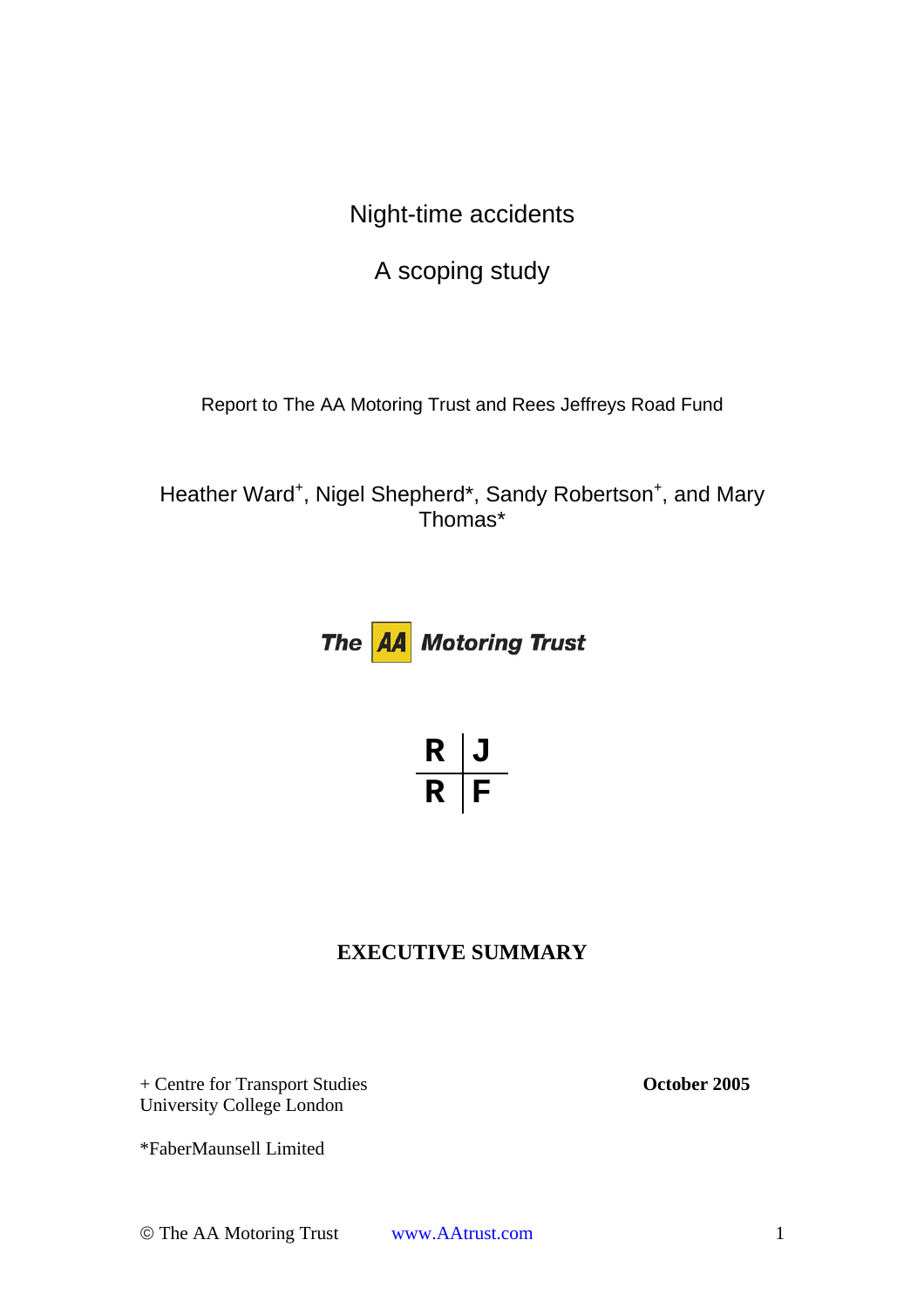# Night-time accidents – a scoping study

### Executive Summary

#### **Context**

Only a quarter of all travel by car drivers is undertaken between the hours of 19.00 and 08.00, but it is in this period that 40 percent of fatal and serious injuries are sustained by drivers. This indicates that car travel at night carries a greater risk of being killed or seriously injured than does travel during the day.

The literature indicates that disproportionate numbers of young drivers, especially young men, are injured at night. But to be able to introduce measures targeted at this group more needs to be known about the purpose of their journeys, the types of roads they travel on, and how far they drive and at what times in the evening and at night.

Older drivers tend to have fewer accidents at night, but little is currently known about how much can be accounted for by exposure related to their driving patterns. People over the age of 60 years form about 20 percent of the population, yet they make up over a quarter of traffic fatalities.

These two groups of young and older drivers have been selected for study with the following aims:

(a) to assess what information exists which relates to night-time exposure by activity and by group (young and older);

(b) to assess what is known about exposure and risk to young and older drivers at night, in conjunction with an analysis of relevant accident data to provide a picture of the size of the potential problem areas, and gaps in current knowledge;

(c) to identify people's concerns, attitudes and beliefs with regard to the problems of night-time driving; and

(d) to provide the basis for decision on what measures might be brought to bear on the problem, and what further research would be needed in order to point to focused action.

This scoping study is in two parts and provides an assessment of the information available and hence the gaps in our knowledge on the nature and extent of night-time driving, and the risks involved at these times. The first part assesses the available data, and the second uses focus groups to gather the views of drivers themselves, together with their concerns, attitudes and beliefs with regard to the problems of night-time driving.

The measurement of exposure, or amount of travel by car, of drivers of different age and gender is central to the assessment of the risk of being killed or injured in a road traffic accident. In this study, the measure of exposure used is distance travelled per person per year. This has been combined with casualty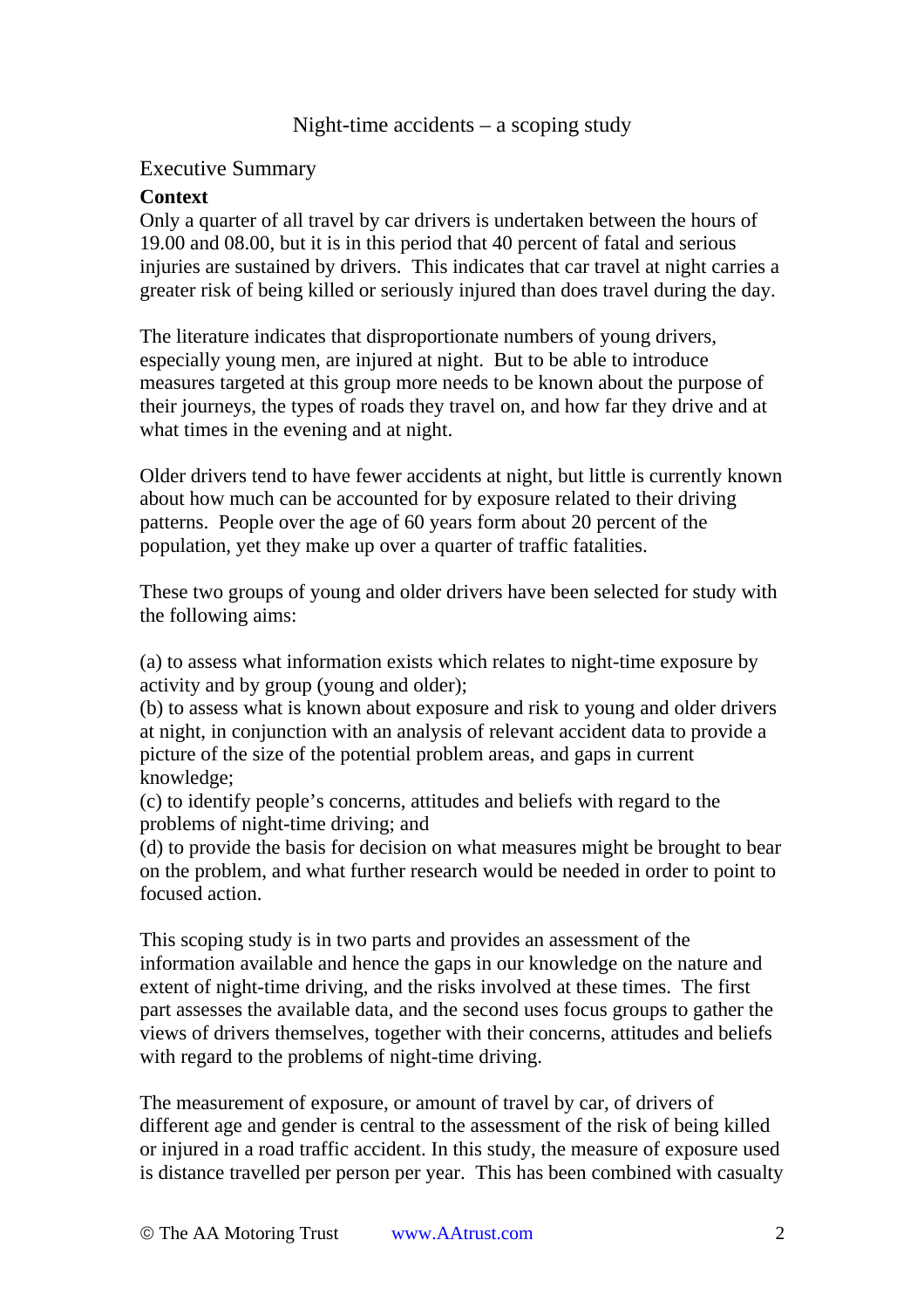data to make preliminary assessments of risk to people of different ages and gender of driving at during the daytime and at night.

# **Data available**

The casualty data are extensive and allow investigation of how many drivers are killed or injured in built-up or non-built up areas and on main and minor roads in these two types of area. Motorways have been excluded from the analyses. The study focuses on drivers of cars and excludes riders of powered two wheeled vehicles and drivers of heavy vehicles and buses. At present the casualty data do not record the purpose of the journey/trip being undertaken at the time of the accident. This information should start to be collected in the next two to three years.

In contrast, routinely collected exposure information is rather sparse. There is good information on the distances driven per year (as car drivers) per person of different age and gender by time of day and the average number of stage trips per year per person. It is rather more difficult to extract information on whether these trips began or finished in built-up or non built-up areas because it has only recently started to be collected in the National Travel Survey. The amount of travel on roads of different types is not collected, but it is possible to estimate distances driven for different purposes, although the samples may be too small to use except at the general level of gender and age.

In light of availability of data, analyses were carried out to give an assessment of injury occurrence and risk to the target groups of young and older drivers at night-time.

# **Analysis of casualty data**

The main points from the analysis of casualty data on its own are:

1 On *non built-up A roads* both male and female young drivers are killed or seriously injured in large numbers relative to other age groups. One in four of all male drivers killed or seriously injured on this road type are between the ages of 17 and 25 years. About twice as many young men under 25 years as young women are killed or seriously injured. The numbers of killed or seriously injured driver casualties declines sharply with age after about 25 years.

2. On the *built-up A roads*, the number of female drivers under 25 years killed or seriously injured is about half that on the non-built-up roads and for young males it is about two-thirds.

3. On the *non built-up B, C and unclassified roads,* the interesting feature is the very high incidence of young male casualties (17-20 years) in relation to drivers of all ages and gender.

4. On the *built-up B, C and unclassified roads*, for drivers of all ages the numbers killed or seriously injured are higher than on this group of roads in non built-up areas with the exception of young females (17-20 years). For young males the number for the 17-20 year olds is almost as high as on the non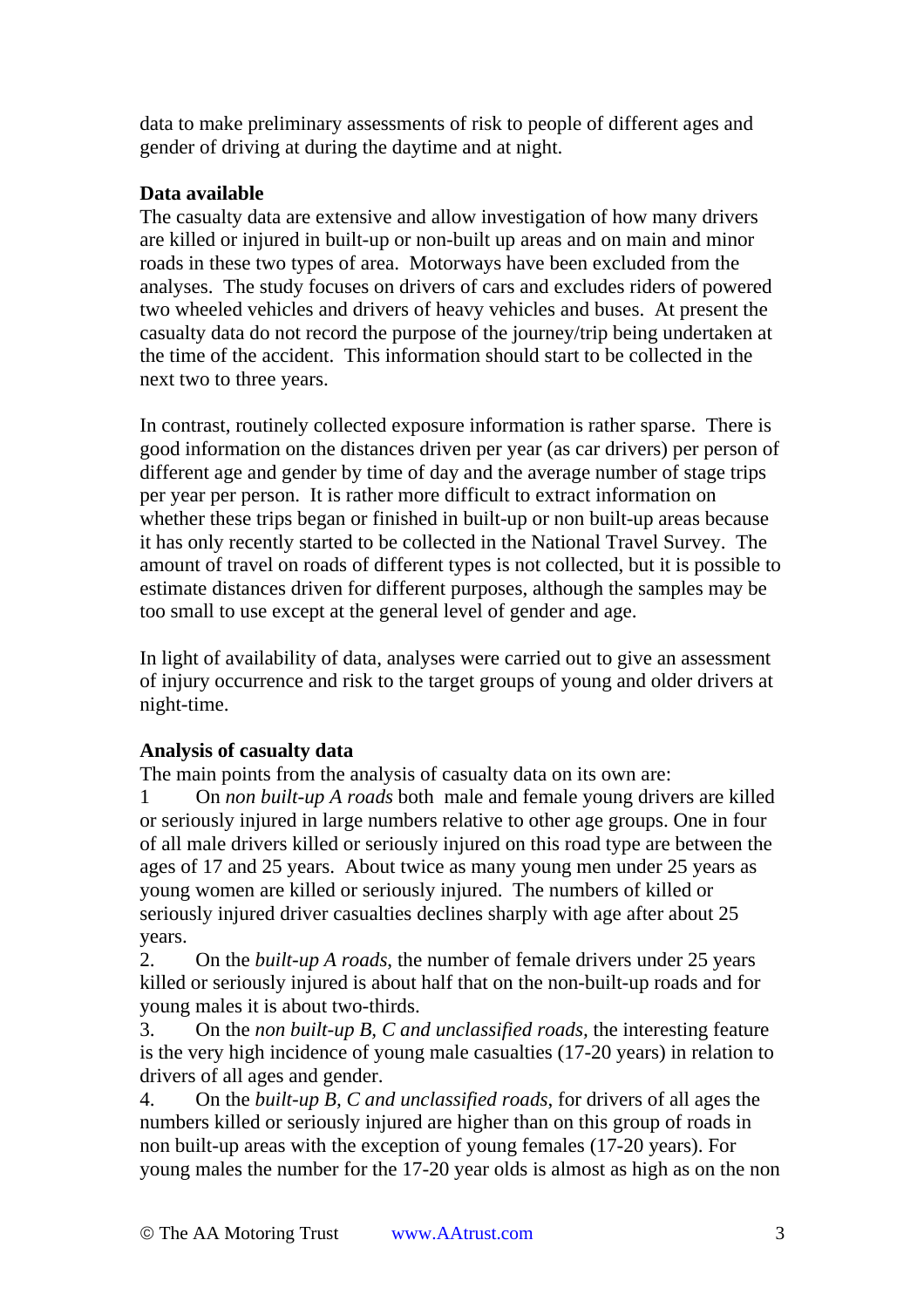built-up A roads. Amongst the females it is the 21-25 year age group that has the highest number of casualties on these roads.

#### **Casualty rates and risk**

The addition of exposure data adds to the picture in that the casualty rate for the youngest group of males remains much higher than for other male drivers with a large increase in the early evening becoming larger again between 22.00 and 01.59. The addition of mileage driven tends to flatten out the differences between the remaining age groups except for the older males where the risk of death or serious injury is higher than might be assessed from the casualty figures alone.

Females in the oldest age group are more at risk than other age group, and especially so late at night (22.00-01.59). However, some of this effect may be due to the low mileage driven by this group together with the low numbers of casualties leading to uncertainty in the estimates. During the day, when about 68 percent of the driving is done by this age group, their casualty risk is still the highest and about twice that of men of a similar age. It is interesting to note that the difference is quite small between the 36-54, 55-64, and 65-74 age groups but the difference between these and the oldest group is very marked, except for the period 05.00 – 07.59 hours.

Other than for the oldest group discussed above, young females are more at risk than females aged 21-74 years of being killed or seriously injured at all times of day. The risk between 19.00 and 21.59 is about twice that during the day and between 22.00 and 01.59 it is about two and a half times as high.

#### **Issues raised about driving at night by drivers of different ages**

A wide range of issues were raised by the focus groups. The most striking point to come out of the discussions is how many young males like to test themselves and their cars to the limit and then joke about it afterwards when things go wrong. These young men tend to be driving older cars to which they may have made 'improvements', and they often have passengers with them at the time. The casualty figures show just how often things do go wrong for this group at night, with fatal or serious consequences. There appears to be little concept of risk yet the figures presented in this report indicate the risk is very high for this group. Some of the comments indicate that they need to get their 'fingers burned' before the message will come home to them.

However, not all young drivers, and not all young men are out to test themselves and their cars. Some hold very mature attitudes. What the differences in casualty rates are between these two groups is not known, but inexperience in driving at night when distinguishing features merge into the background is a factor that is acknowledged by many of the young drivers.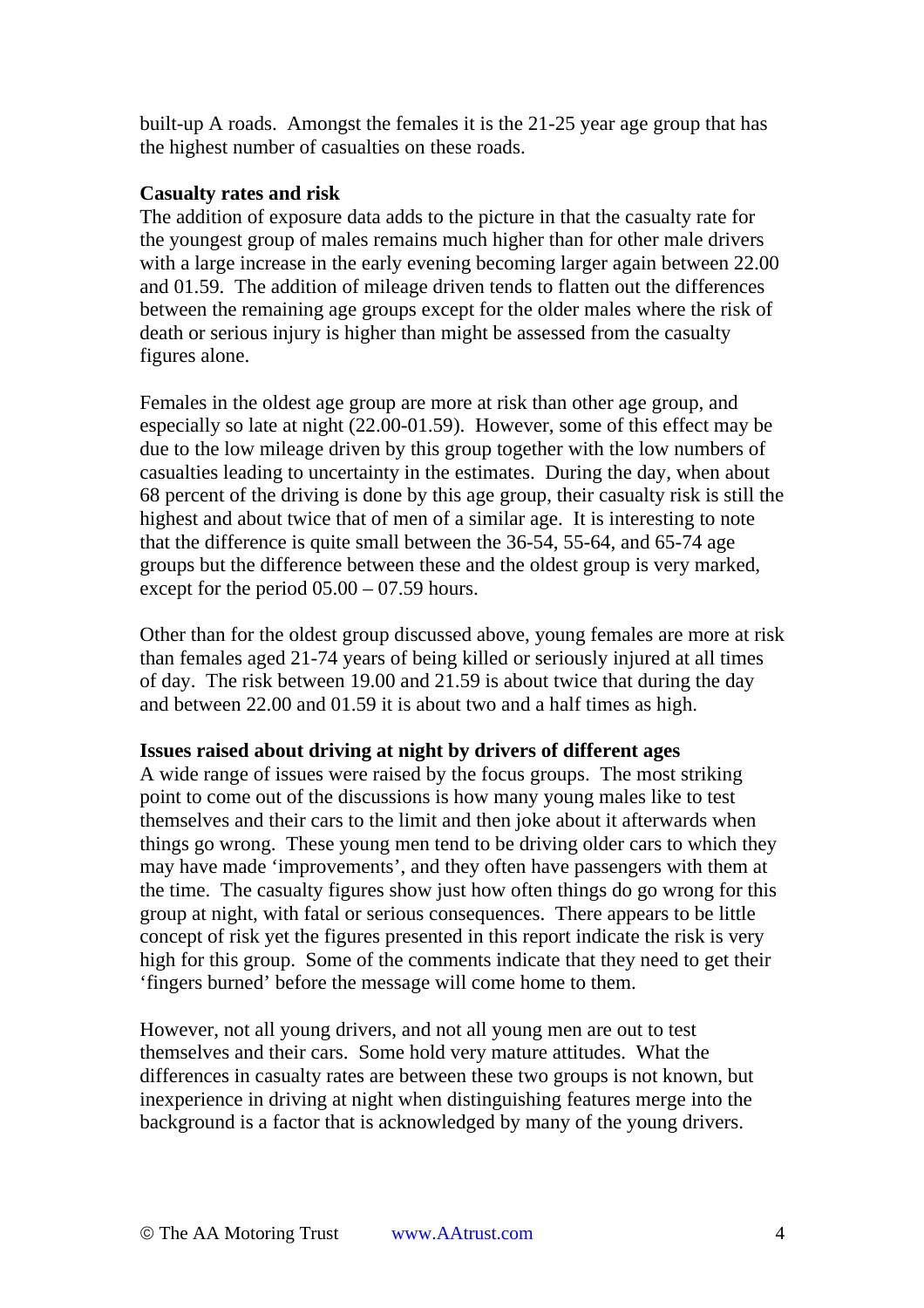Deaths of young male drivers in drink-driving accidents is receiving increased attention as a road safety issue. The young men in our sample were cagey about admitting to drink-driving, but it became apparent by their comments that some did despite being designated drivers. It emerged that often there was little support for abstinence from passengers of the designated driver.

By contrast, none of the young women in our sample drove home from nightclubs late at night mainly because they tended to be passengers in male driven cars. Whilst initially being adamant that they do not accept lifts with drink-drivers, when pressed they admitted they did especially if they lived in rural areas to which taxis are infrequent, expensive, and queues for them long.

The main area absent from discussions with young and old alike was driving at night in built-up areas. Most of the concern centred on how difficult it was to see on unlit non built-up roads and what a relief it was to enter the town with its streetlights. Some young drivers said they tried to keep off the main roads later in the evening as this is where the police and speed cameras are. The accident risks are clearly not appreciated.

An illustration of the mismatch between perceived risk and casualty numbers is the call from many drivers for higher speed limits at night when the roads are quiet. This study indicates that this would not be a productive policy option.

#### **Gaps in our knowledge Older drivers**

The lifestyle of older drivers indicates that they undertake most of their social and business activities during the daytime. They have all the time in the world to do what they need to do and as driving at night is difficult, and sometimes threatening, they avoid it where there is an alternative. Having said this, there are those older drivers who still enjoy driving at night, and presumably there are those whose lifestyle means they have to drive at night. The data do not exist to enable us to identify these groups.

The casualty analysis indicates that older drivers have few accidents at night compared with the day. There are more male casualties than female at night, and this reflects a difference in exposure as males tend to drive about twice as many miles per person at night than do females. On the other hand the risk of death or serious injury to older females is very marked and given the low exposure of this group in the evening and at night, there is cause for concern.

In contrast to the younger drivers where many studies have been undertaken, it has been difficult to assess the difficulties experienced by older drivers at night because of the paucity of studies that have looked at time of day effects for this group.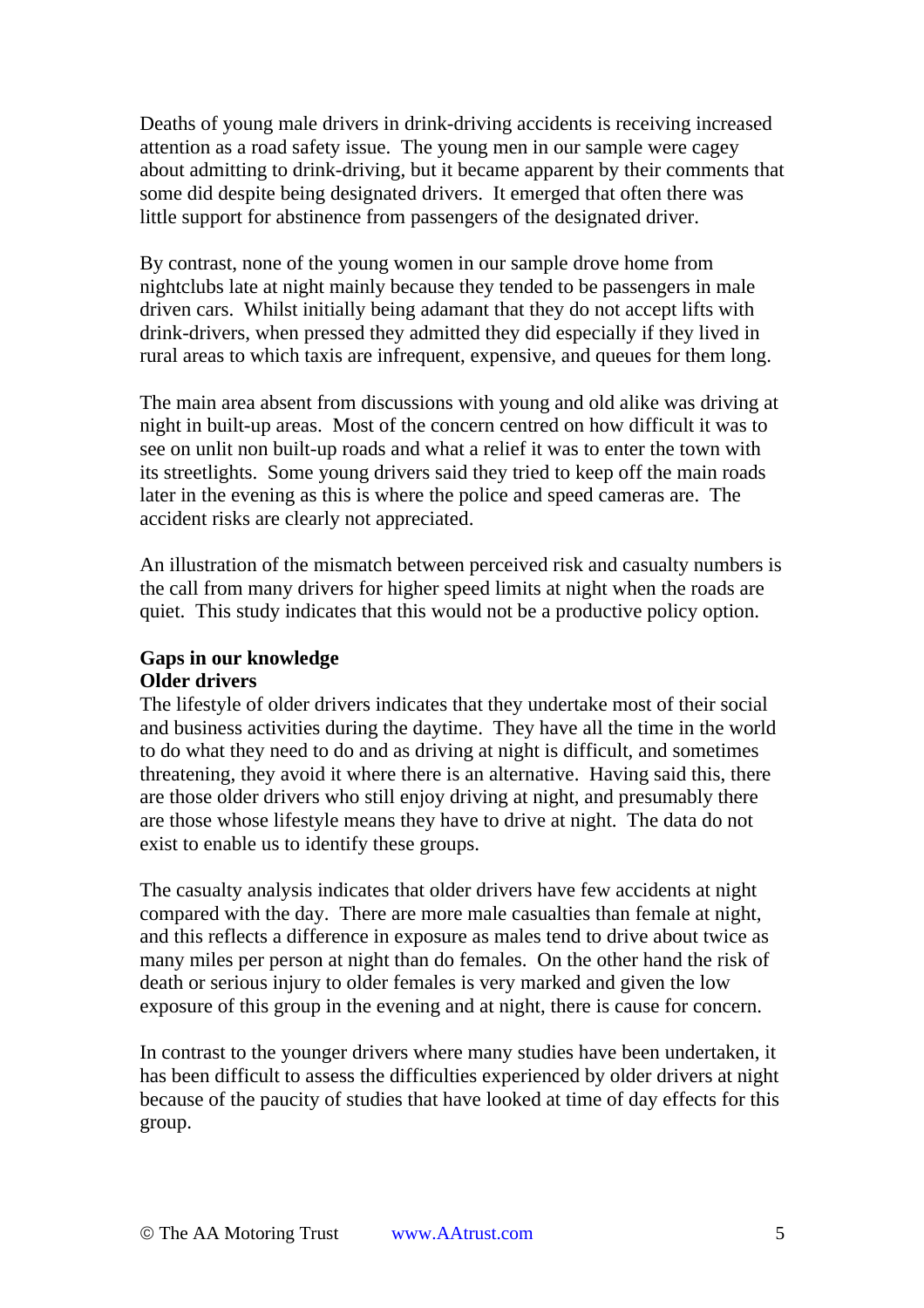This study has identified the following recommendations for action in respect of filling gaps in our knowledge and practice for older drivers.

- An in-depth study of accident records would help understand where this group of drivers is most at risk of an accident at night when they do drive.
- When making a decision to purchase a new car, older drivers, especially older females who are in general more fragile than older males, should be made more aware of safety features that might help them survive an accident as well as other features of modern cars, or additions that can be made to them, that make the driving task easier. Discussions with motor manufacturers are warranted to advise them of the need to cater for in-car protection aimed more at older drivers.
- Local Authorities and motoring organisations both have a role to play in setting up schemes for older drivers where advice is given about how to drive in complex environments in a changing world. In addition, people can, on a voluntary basis, be taken on test drives with an advanced driving instructor to give guidance on how to change driving styles to cope with aspects they find difficult.
- Headlights of oncoming vehicles cause problems of glare, and whilst it is not clear how many accidents could be saved by better adjusted lights and better discipline in dipping for oncoming vehicles, these are obviously areas of concern for older drivers.
- The quality of the infrastructure is important to older drivers, especially with regard to signing and marking of the edge of carriageway. Local Authorities in their road maintenance plans should pay particular attention to roads in non built-up areas where edge of carriageway is indistinct and look for ways in which markings could be improved.

# **Young drivers**

Good information on both accidents and exposure is needed to enable policy makers to assess different options for improving the safety of young drivers at all times of day but especially at night when the accident risk is high. This information is also needed to enable young people themselves to be better informed as to the risks.

The greater numbers of people injured (all severities) on built-up roads can perhaps be partly explained by the attraction of towns with their clubs and nightlife. This focus for leisure activities results in the concentration of trip ends in town in the early evening and trip beginnings in the later evening.

The rural lanes hold a particular attraction for some young men to drive along, as they consider them a good test of their skills. They are often in smaller, older cars that are carrying the maximum number of passengers, sometimes more, which affects the handling. They also believe that if they cannot see headlights then nothing is coming, and they make mistakes.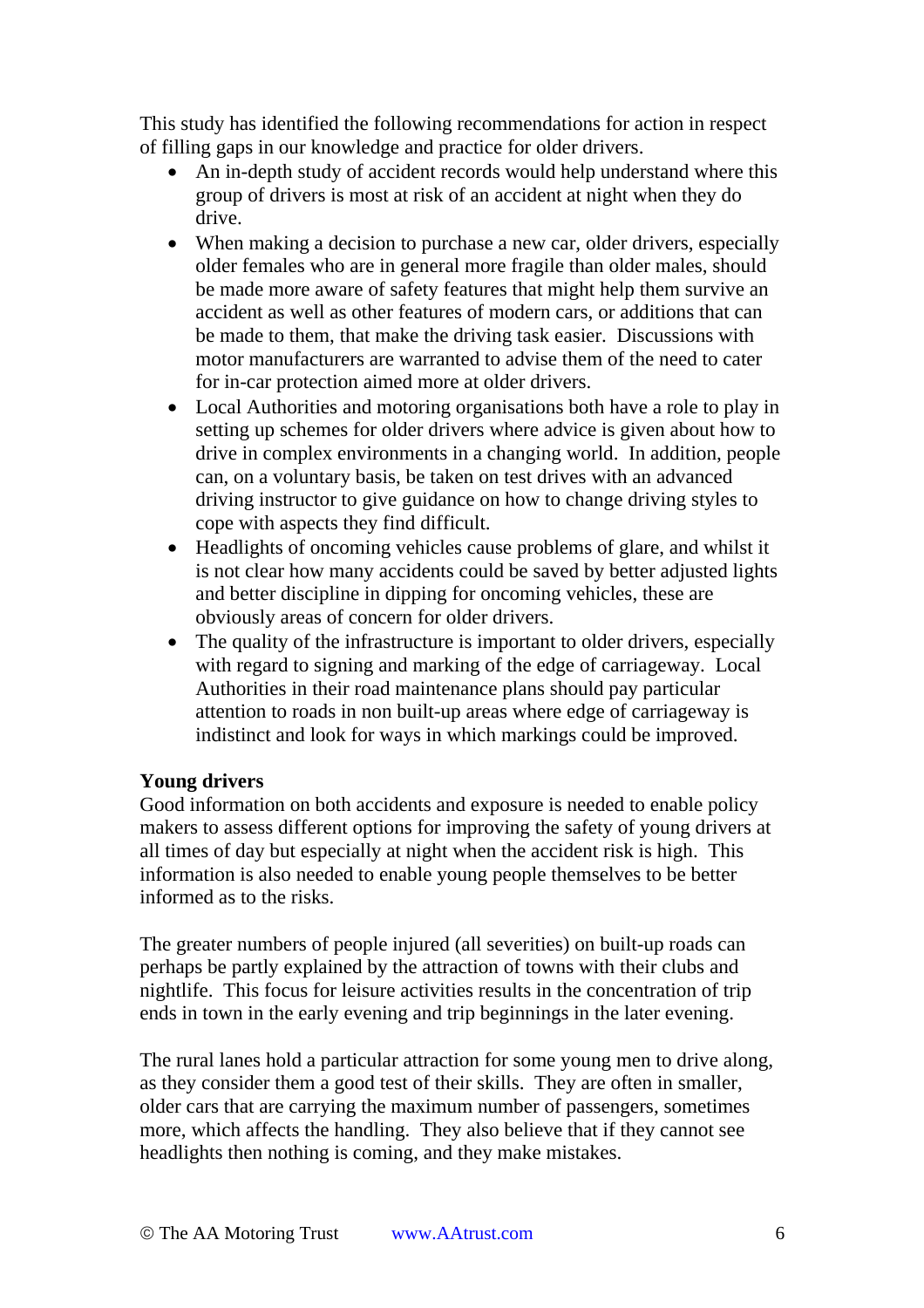This study has identified the following recommendations for action in respect of filling gaps in our knowledge and practice for younger drivers.

- Policies to increase the amount of experience a young driver accumulates before being allowed to drive alone have been demonstrated to increase the safety of this high accident involved group. The use of the learner driver log-book should be made mandatory as soon as possible. This should allow for a realistic level of experience to be gained driving at night-time which in turn will help increase the understanding and support of parents and young people for the need to gain experience in such a high risk driving environment. In general, improving driver education and training is seen as the way forward to safer driving by young people.
- A feature of driver training that needs more consideration is the risk of driving at night. Central and local government in partnership with the motoring organisations and insurance industry should give priority to developing risk awareness programmes that involve and are acceptable to young people.
- One way to reduce the numbers of young people being injured at night would be to reduce their exposure during the critical hours. Reducing exposure is usually not an option. In view of the high risks to the youngest groups of drivers, it is time to consider such a system for Britain, but the possible benefits in accident reduction would need to be fully assessed alongside the effects of such a restriction on employment and mobility of young people (Baughan and Simpson, 2002)**.**
- Studies have shown that young drivers often carry several passengers and there is an association between passengers and accidents, especially late at night. Baughan and Simpson suggest that passenger restrictions for drivers when they first begin driving alone merit serious consideration. Their assessment of the possible unintended social effects include the possibility of young drivers transferring to less safe forms of transport and making more car journeys as drivers rather than as passengers.

Finally, young drivers do not have much money for motoring given the need to tax and insure a vehicle as well as run it. They tend to buy or inherit smaller older cars that do not have the up to date crash protection or handling of newer models - two of the things needed by inexperienced young drivers with a tendency to carry passengers. In time the newer cars of today will be the old cars of tomorrow and the safety benefits will flow down in that way. However, given that cars will continue to improve, this young group is always going to be left behind. This highlights the need for extra driver education, training and practice before being permitted to drive solo, especially at night.

#### **Data needed to fill gaps in our knowledge**

This study has shown that there are unanswered questions about the travel patterns of drivers at night-time. The Table below outlines the main areas